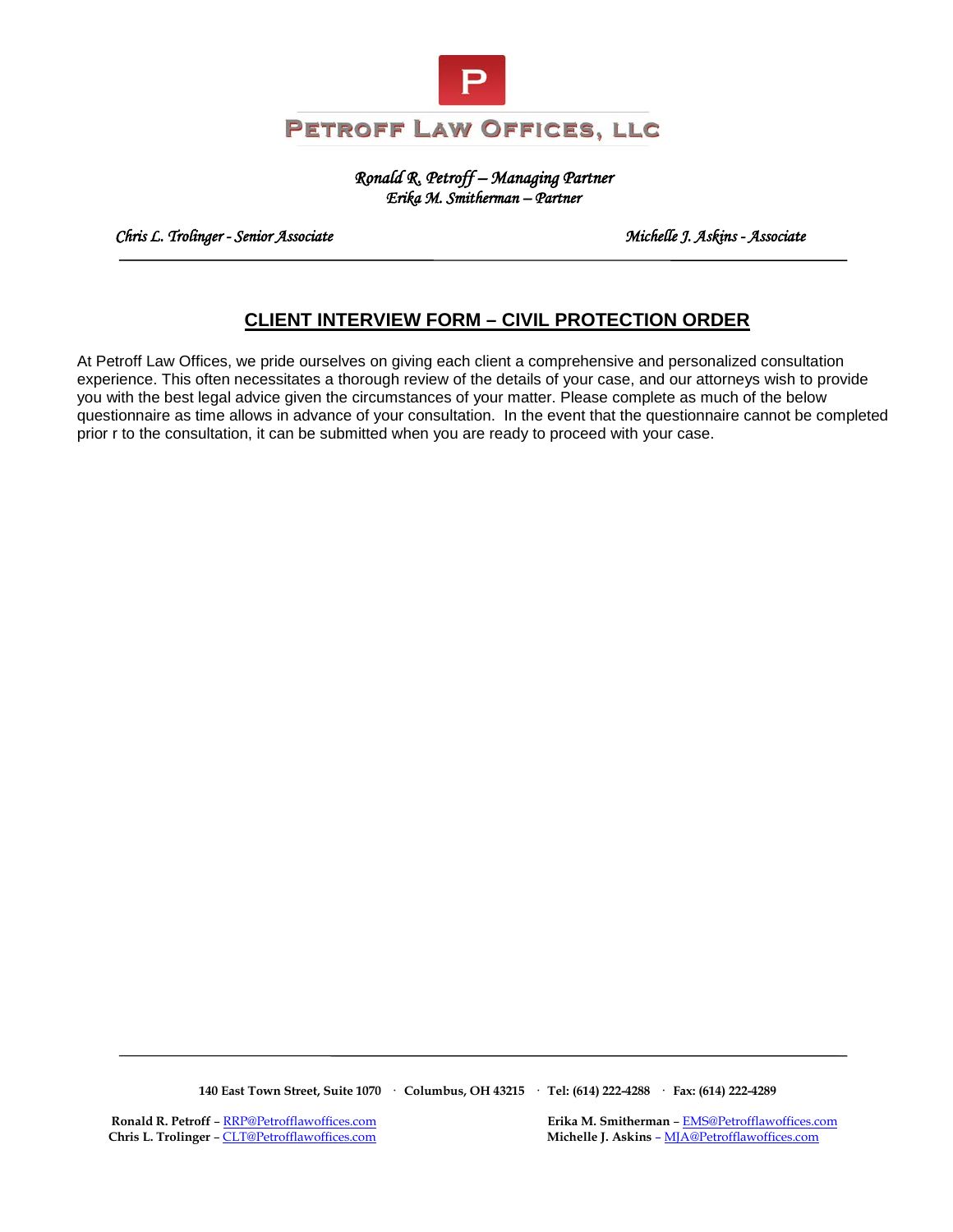## **I. Client and Other Party Information**

**General Information:**

| <b>Client</b>                                   | <b>Other Party</b>                              |  |  |
|-------------------------------------------------|-------------------------------------------------|--|--|
|                                                 |                                                 |  |  |
|                                                 |                                                 |  |  |
|                                                 |                                                 |  |  |
|                                                 |                                                 |  |  |
|                                                 |                                                 |  |  |
|                                                 |                                                 |  |  |
|                                                 |                                                 |  |  |
|                                                 |                                                 |  |  |
|                                                 |                                                 |  |  |
|                                                 |                                                 |  |  |
|                                                 |                                                 |  |  |
|                                                 | Driver's License No.                            |  |  |
|                                                 |                                                 |  |  |
| Social Media Handles:                           | Social Media Handles:                           |  |  |
| Facebook _____________________________          | Facebook_____________________________           |  |  |
|                                                 |                                                 |  |  |
| Instagram:_____________________________         |                                                 |  |  |
| <b>Employment Information:</b>                  |                                                 |  |  |
|                                                 |                                                 |  |  |
|                                                 |                                                 |  |  |
|                                                 |                                                 |  |  |
|                                                 |                                                 |  |  |
| <b>Education Information:</b>                   |                                                 |  |  |
| Highest grade completed________________________ | Highest grade completed________________________ |  |  |
| College/Degrees earned_______________________   | College/Degrees earned_______________________   |  |  |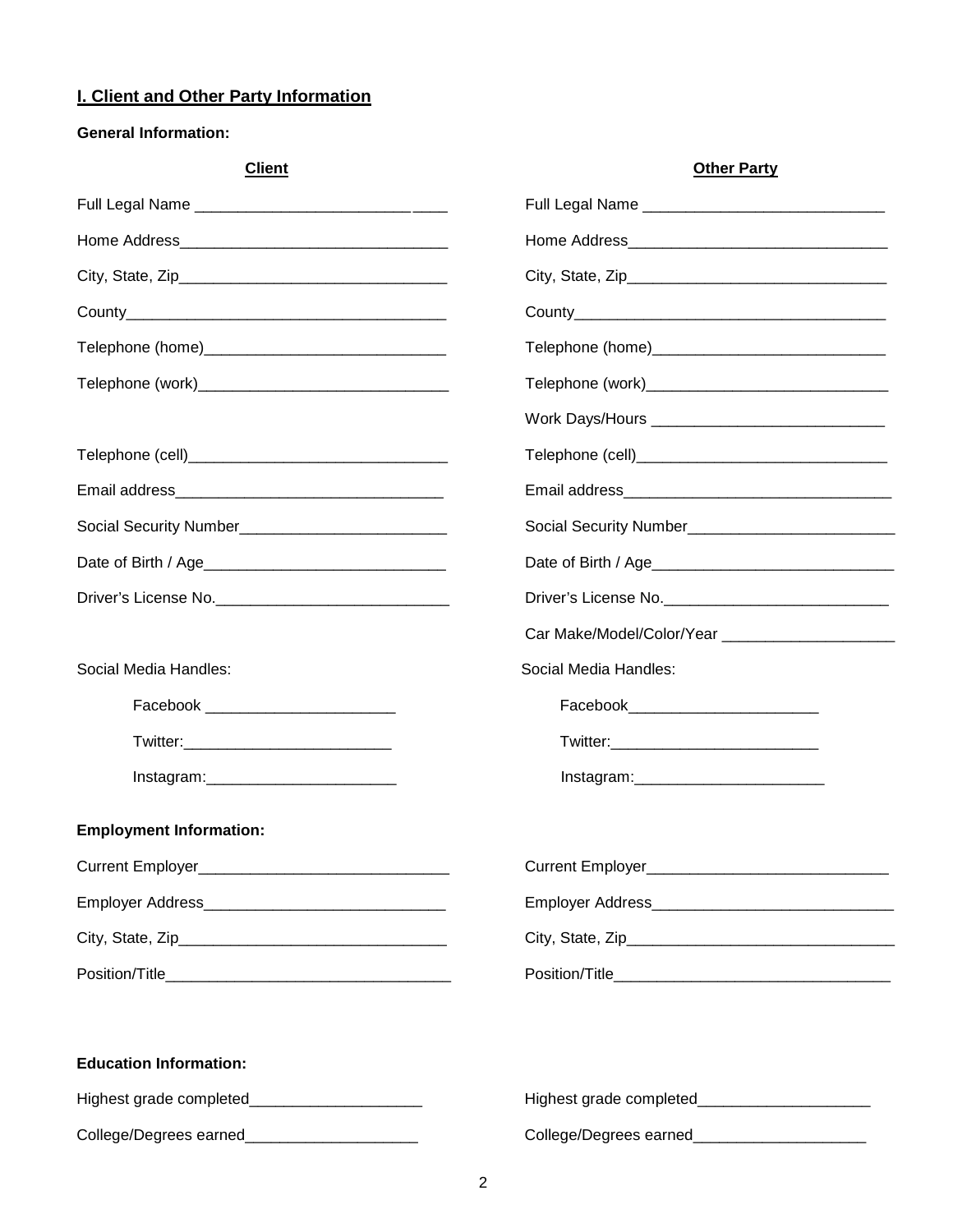# **Additional Information On Respondent**

|  | Sex:____________ Race:___________  Height: ______________Weight: ________________ Age: ___________  |  |  |  |  |
|--|-----------------------------------------------------------------------------------------------------|--|--|--|--|
|  | Color of Eyes: Color of Hair: Color of Hair:                                                        |  |  |  |  |
|  |                                                                                                     |  |  |  |  |
|  | Does Respondent Abuse Drugs/Alcohol? ______________ Have Violent Tendencies? ______________________ |  |  |  |  |
|  |                                                                                                     |  |  |  |  |
|  |                                                                                                     |  |  |  |  |
|  |                                                                                                     |  |  |  |  |
|  |                                                                                                     |  |  |  |  |
|  |                                                                                                     |  |  |  |  |
|  |                                                                                                     |  |  |  |  |

### *PLEASE COMPLETE THE FOLLOWING SECTION ONLY IF APPLICABLE TO YOUR CASE\*\**

## **II. Children of This Relationship**

**A. Insert the information requested below for all minor or dependent children of this relationship. List the residences for all places where the children have lived for the last FIVE years.** 

| 1.<br><b>Child's Name:</b>            |                          | <b>Place of Birth:</b>                                                                   |              |
|---------------------------------------|--------------------------|------------------------------------------------------------------------------------------|--------------|
| Date of Birth:<br>Period of Residence | Check if<br>Confidential | $\Box$ Male $\Box$ Female<br>Sex:<br>Person(s) With Whom Child Lived<br>(name & address) | Relationship |
| present<br>to                         | Address<br>Confidential? |                                                                                          |              |
| to                                    | Address<br>Confidential? |                                                                                          |              |
| to                                    | Address<br>Confidential? |                                                                                          |              |
| to                                    | Address<br>Confidential? |                                                                                          |              |
| <b>Child's Name:</b><br>2.            |                          | <b>Place of Birth:</b>                                                                   |              |

Date of Birth: **Network** Sex: Male Female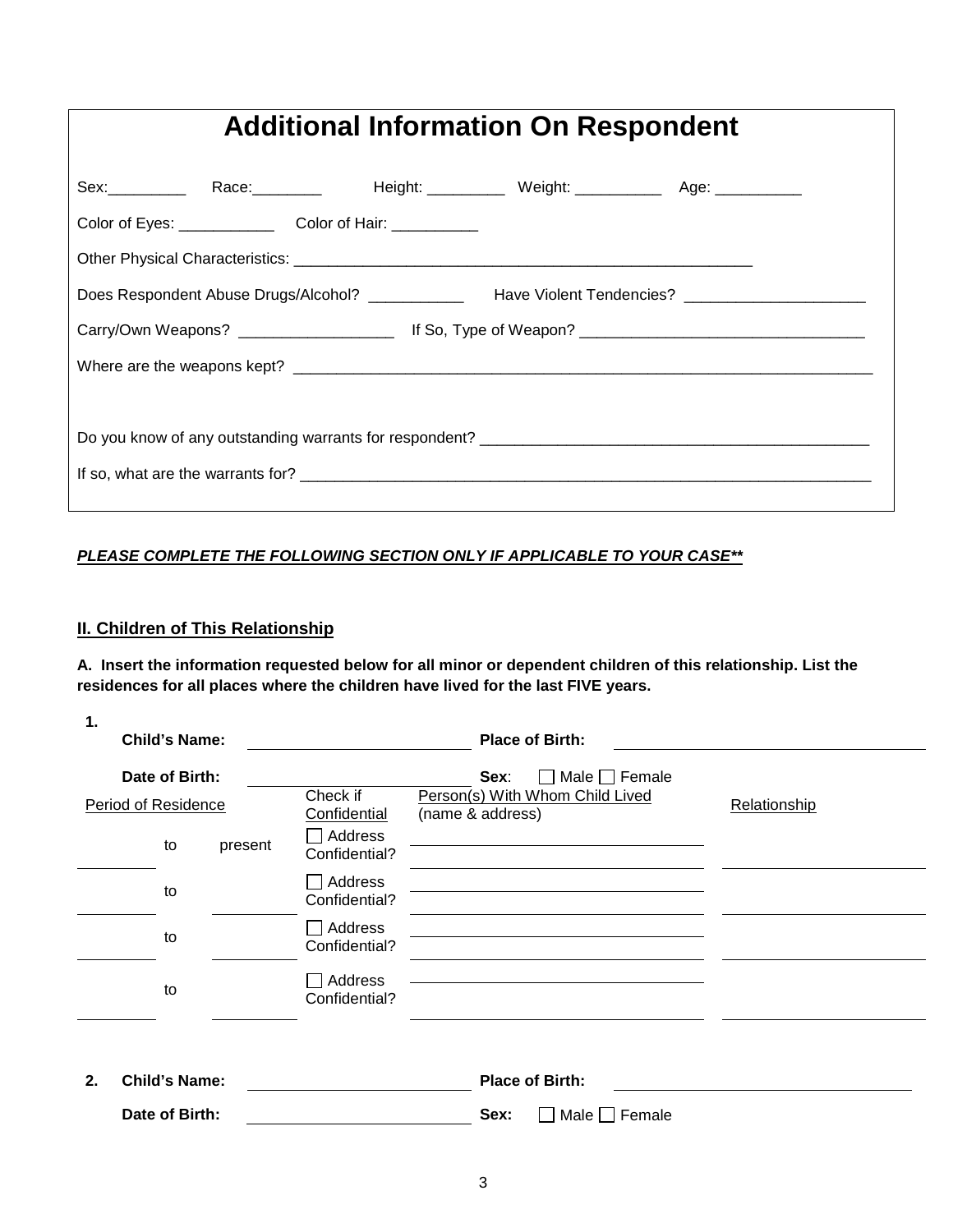| Period of Residence |               | Check if<br>Confidential | Person(s) With Whom Child Lived<br>(name & address) | Relationship           |  |
|---------------------|---------------|--------------------------|-----------------------------------------------------|------------------------|--|
|                     | to            | present                  | Address<br>Confidential?                            |                        |  |
|                     | to            |                          | Address<br>Confidential?                            |                        |  |
|                     | to            |                          | Address<br>Confidential?                            |                        |  |
|                     | to            |                          | Address<br>Confidential?                            |                        |  |
|                     |               |                          |                                                     |                        |  |
| 3                   | Child's Name: |                          |                                                     | <b>Place of Rirth:</b> |  |

| Date of Birth:      |  |                          |                                                                     | $\Box$ Male $\Box$ Female<br>Sex: |
|---------------------|--|--------------------------|---------------------------------------------------------------------|-----------------------------------|
| Period of Residence |  | Check if<br>Confidential | Person(s) With Whom Child Lived<br>Relationship<br>(name & address) |                                   |
| to                  |  | present                  | Address<br>Confidential?                                            |                                   |
| to                  |  |                          | Address<br>Confidential?                                            |                                   |
| to                  |  |                          | Address<br>Confidential?                                            |                                   |
| to                  |  |                          | Address<br>Confidential?                                            |                                   |
|                     |  |                          |                                                                     |                                   |

#### **B. Background Questions Relating to Your Minor Child(ren):**

1. Have you ever participated as a party, witness, or in any capacity in any other case, in this or any other state, concerning the custody of, or visitation (parenting time), with any child subject to this case?

2. Do you have any information about any other civil cases that could affect the current case, including any cases relating to custody, domestic violence or protection orders, dependency, neglect or abuse allegations or adoptions concerning any child subject to this case?

3. List all of the criminal convictions, including guilty pleas, for you and the members of your household for the following offenses: any criminal offense involving acts that resulted in a child being abused or neglected; any domestic violence offense; any sexually oriented offense; and any offense involving a victim who was a family or household member at the time of the offense and caused physical harm to the victim during the commission of the offense\_\_\_\_\_\_\_\_\_\_\_\_\_\_\_\_\_\_\_\_\_\_\_\_\_\_\_\_\_\_\_\_\_\_\_\_\_\_\_\_\_\_\_\_\_\_\_\_\_\_\_\_\_\_\_\_\_\_\_\_\_\_\_\_\_\_\_\_\_\_\_\_\_\_\_\_\_\_\_\_\_\_\_\_\_

4. Do you know of any persons *not* a party to this case who has/have physical custody or claim(s) to have custody or visitation rights with respect to any child subject to this case?

\_\_\_\_\_\_\_\_\_\_\_\_\_\_\_\_\_\_\_\_\_\_\_\_\_\_\_\_\_\_\_\_\_\_\_\_\_\_\_\_\_\_\_\_\_\_\_\_\_\_\_\_\_\_\_\_\_\_\_\_\_\_\_\_\_\_\_\_\_\_\_\_\_\_\_\_\_\_\_\_\_\_\_\_\_\_\_\_\_\_\_

5. Please identify any special issues or concerns regarding the children\_\_\_\_\_\_\_\_\_\_\_\_\_\_\_\_\_\_\_\_\_\_\_\_\_\_\_\_\_\_\_\_\_\_\_

7. If the parties have separated, who are the children living with?\_\_\_\_\_\_\_\_\_\_\_\_\_\_